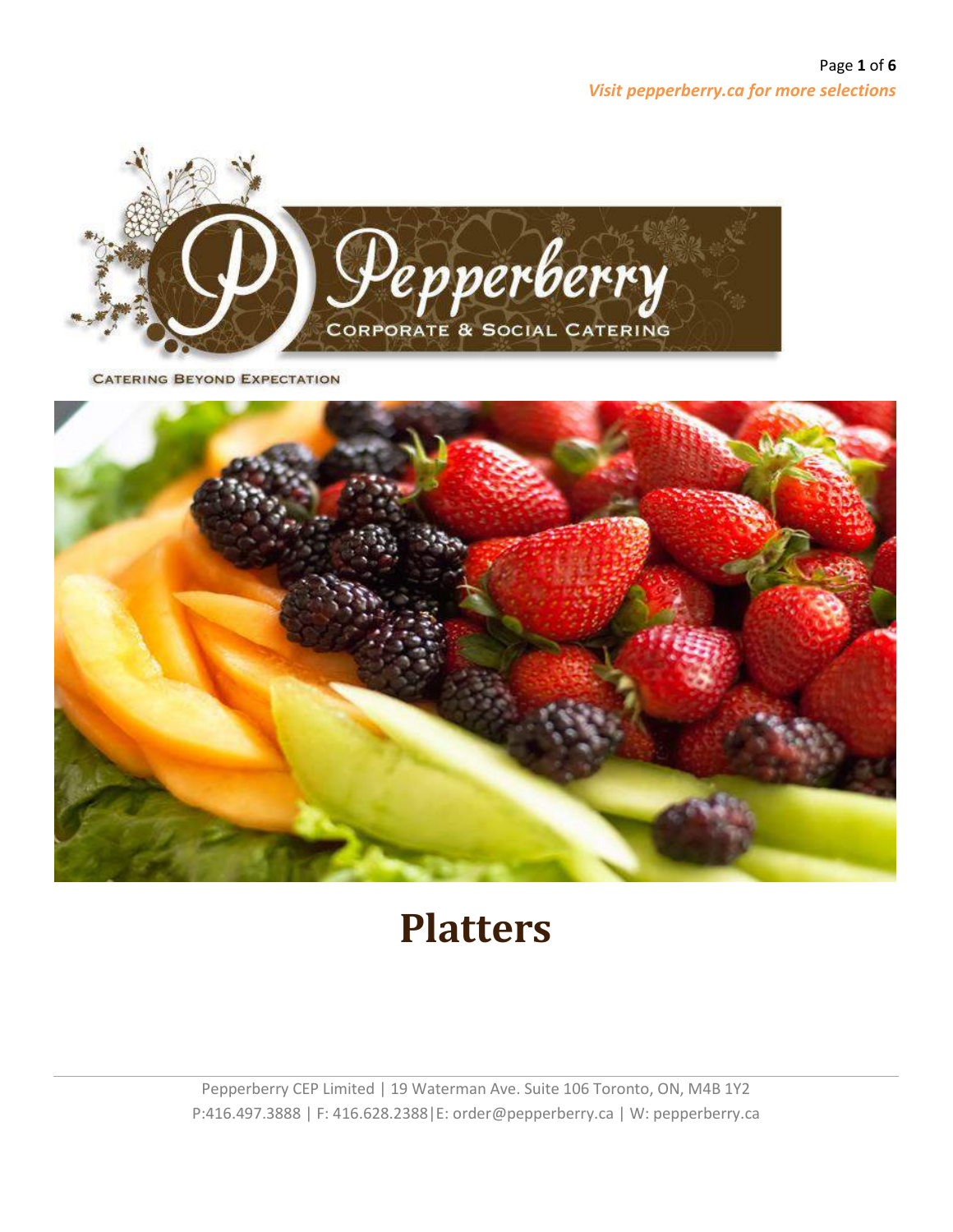# **Cheese Platters**

## **Cheese Tray**

Selected imported & domestic cheeses accompanied by crackers, grapes & dried fruit served with assorted crackers, flatbreads, and twists **Small (serves up to 10) \$61.25 Medium (serves up to 18) \$91.25 Large (serves up to 25) \$117.65**

## **Deli Meat & Cheese Platter**

(Build your own sandwich!) Selected sliced deli meats including but not limited to: smoked & roast turkey, Black Forest ham, Montreal smoked meat, roast beef and assorted cheeses with tomatoes, olives, marinated vegetables & fresh bread. **\$13.25 PP (min 10)**

### **Fruit & Cheese Platter**

Selected imported & domestic cheeses, fresh seasonal fruits, grapes and assorted crackers **Small (serves up to 10) \$64.85 Medium (serves up to 18) \$85.25 Large (serves up to 25) \$117.65**

## **Fruit Platters**

## **Fresh Fruit Platter**

Fresh seasonal fruits including, but not limited to: strawberries, red & green grapes, cantaloupe, kiwi, seedless watermelon, oranges, honeydew melon, pineapple, mango & berries.

**Small (serves up to 10) \$46.85 Medium (serves up to 18) \$70.35 Large (serves up to 25) \$92.95**

## **Fruit & Cheese Platter**

Selected imported & domestic cheeses, fresh seasonal fruits, grapes and assorted crackers **Small (serves up to 10) \$64.85 Medium (serves up to 18) \$85.25 Large (serves up to 25) \$117.65**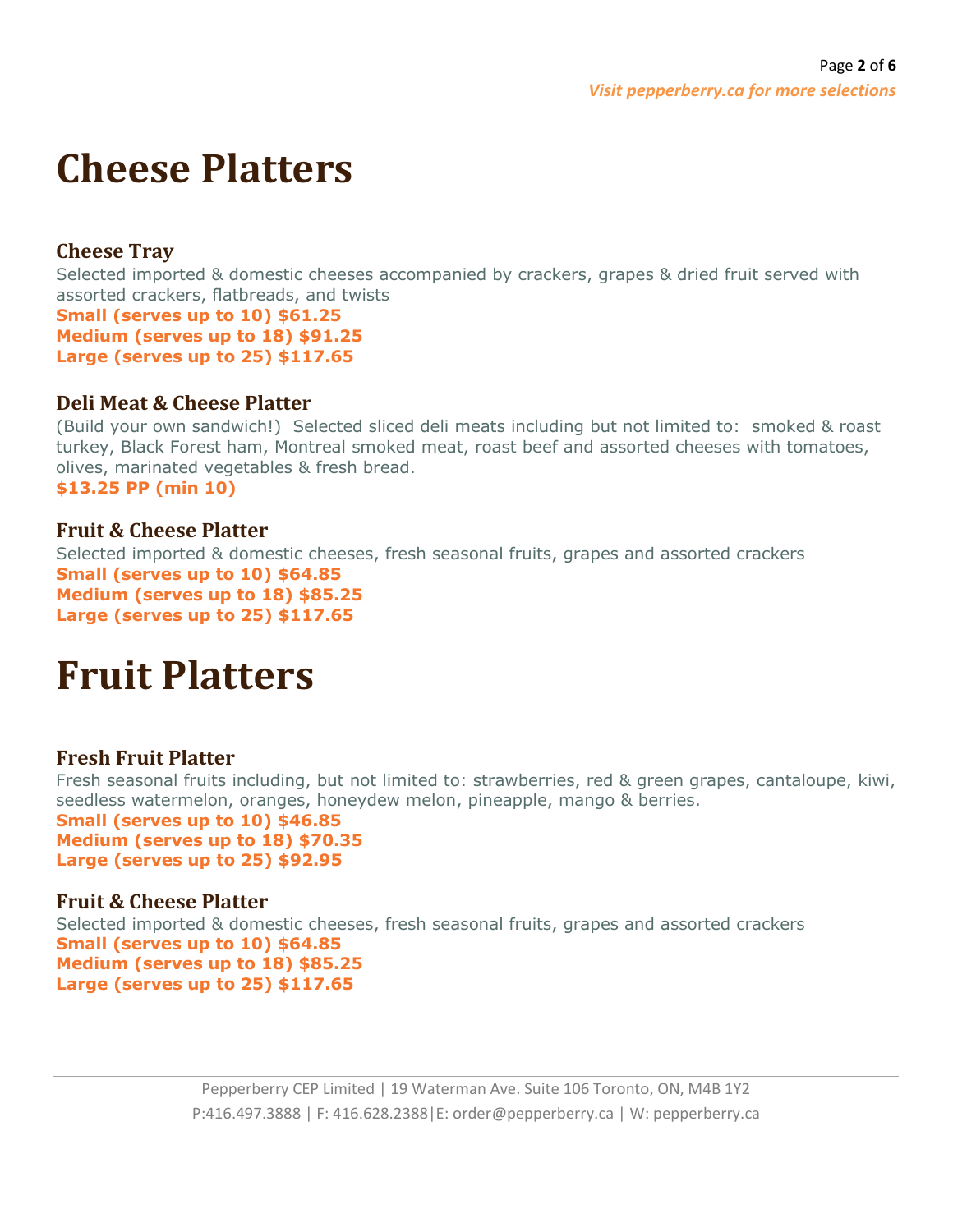#### **Fruit & Dip Platter**

Fresh seasonal fruits cut in cubes (for dipping) including, but not limited to: strawberries, red & green grapes, cantaloupe, kiwi, seedless watermelon, oranges, honeydew melon, pineapple, mango & berries, with fresh yogurt and chocolate dip.

**Small (serves up to 10) \$48**

**Medium (serves up to 18) \$76.85 Large (serves up to 25) \$98.95**

## **Meat & Fish Platters**

#### **Antipasto Platter**

Sliced Genoa salami, prosciutto, Black Forest Ham, capicolla, mortadella, smoked turkey, grilled seasonal vegetables, provolone and bocconcini cheese, artichoke hearts, marinated olives and mushrooms with Italian Bread

#### **Small (serves up to 10 \$108 Medium (serves up to 16) \$192 Large (serves up to 25) \$277.25**

#### **Brisket Meal Platter - 48 hours' notice required.**

Make your own: In house slow roasted Texas style brisket, sliced and shaved served with Soft buns, Pickles, Hot peppers, Mustard & BBQ sauce. Served room temperature. **\$10.00 PP (min 6)**

#### **Deli Meat & Cheese Platter**

(Build your own sandwich!) selected sliced deli meats including but not limited to: smoked & roast turkey, Black Forest ham, Montreal smoked meat, roast beef and assorted cheeses with tomatoes, olives, marinated vegetables & fresh bread. **\$13.25 PP (min 10)**

#### **Grilled Beef Platter**

Sliced beef striploin served with marinated grilled vegetables and Dijon dip, bread and butter **\$20.35 PP (min 10)**

#### **Grilled Chicken Platter**

Herb-marinated sliced chicken breast with marinated grilled vegetables and pineapple salsa, bread and butter

**\$15.00 PP (min 10)**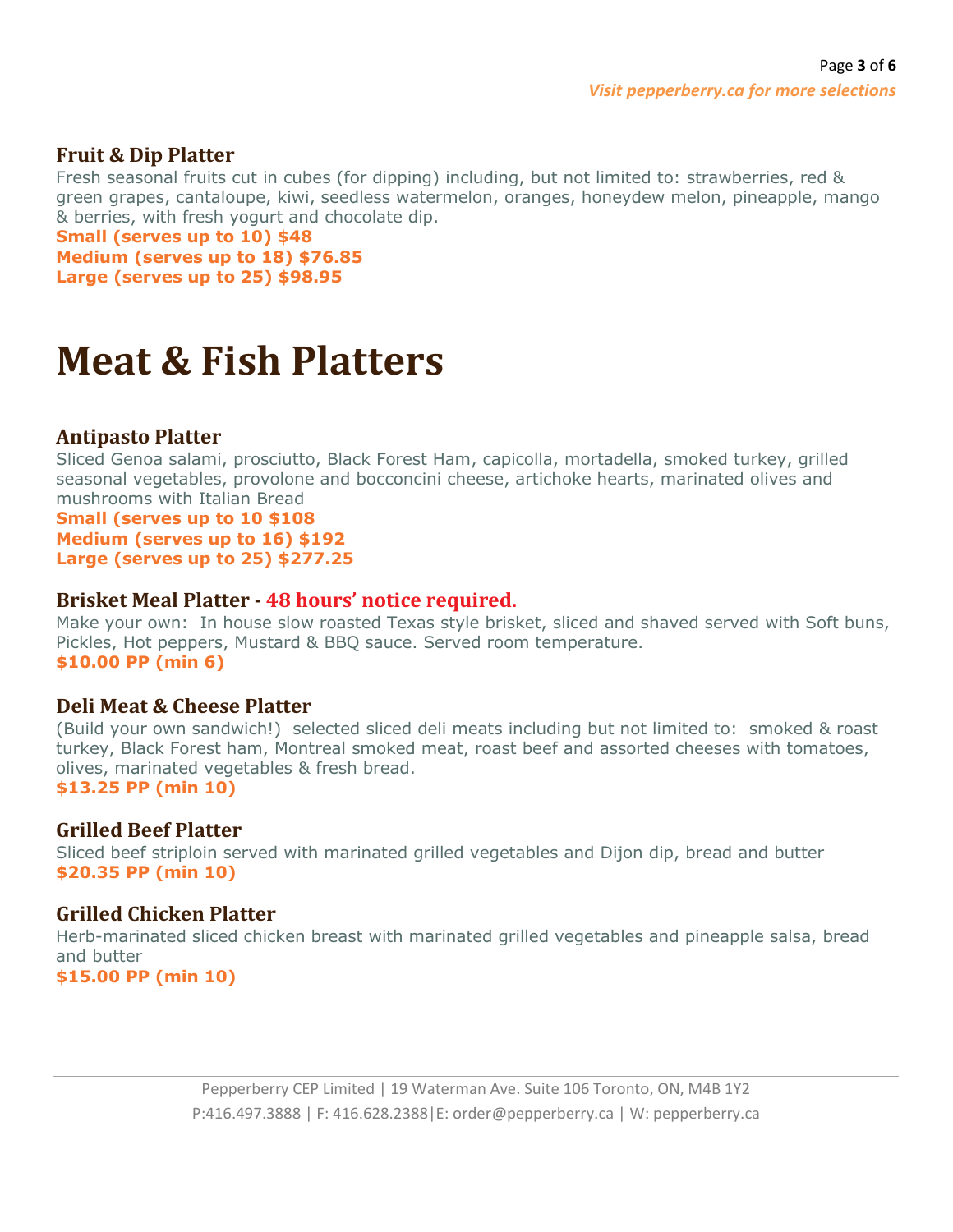#### **Grilled Salmon Platter**

Herb-marinated salmon fillet with marinated grilled vegetables, herb-yogurt dip, bread and butter **\$20.35 PP (min 10)**

#### **Mixed Grilled Meat Platter**

Choice of 2 Protein (6 oz of Protein total pp): Grilled Salmon with herb-yogurt dip, Beef with Dijon dip, OR Chicken with pineapple served with marinated grilled veggies. **\$18.00 PP (min 10)** For all 3 Proteins (6 oz of Protein total pp) - **\$20.00 PP**

#### **Smoked Salmon Platter**

Garnished with red onion, lemons, capers, dark & light rye bread, herbed cream cheese **\$59.00 (serves up to 10)**

## **Vegetable Platters**

#### **Avocado Hummus Platter**

Fresh avocado with a hint of jalapeño peppers blended with our delicious hummus. Served in a round bread bowl with selected flat breads and bread sticks.

**Small (serves up to 10) \$37.25 Medium (serves up to 20) \$58.95 Large (serves up to 30) \$74.95**

#### **Bruschetta Bar**

Traditional Bruschetta served with Tomato, Fresh Basil & Parmesan Cheese. Served with Crostini. **\$9.00 PP (min 10)**

#### **Grilled Vegetables Platter**

Marinated grilled in-season vegetables with pesto for dipping **Small (serves up to 10) \$48 Medium (serves up to 20) \$74.45 Large (serves up to 30) \$99.95**

#### **Mediterranean Mezza Dip Platter**

Assorted salads and dips including but not limited to: tabbouleh, chick pea salad, roasted red pepper dip, hummus, baba-ghanoush, olive tapenade, fresh yogurt dips, marinated olives & pickles, stuffed grape leaves and grilled vegetables with pita, flat breads, and relish garnish

**Small (serves up to 10) \$54 Medium (serves up to 20) \$78 Large (serves up to 30) \$99**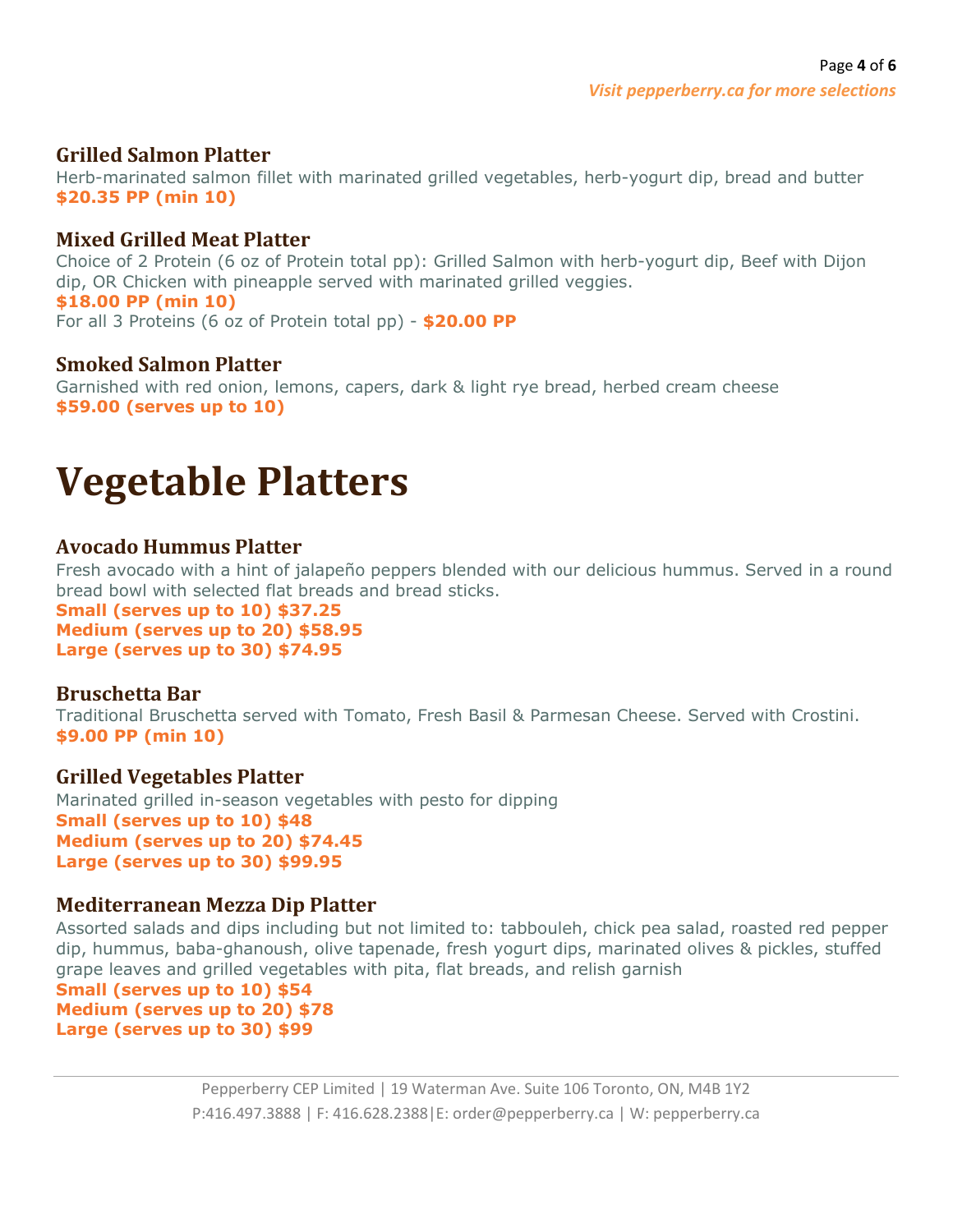## **Vegetable and Dip Tray**

Served with our own dips, your choice of: Hummus, Ranch, Roasted Red Peppers, Sundried Tomatoes or Tzatziki Dip. **Small (serves up to 10) \$47.95 Medium (serves up to 20) \$72.95 Large (serves up to 30) \$95.95**

## **Sushi & Maki Platters**

### **Assorted Maki Roll Platter**

Includes: Vegetable California Rolls, California Rolls, Spicy California Rolls, Cucumber Rolls and Avocado Rolls **\$69.65 (approx. 40 pieces per platter serves up to 4 people)**

#### **Maki Roll & Nigiri Platter**

Includes: Spicy Salmon Rolls, Orange California Rolls, Red California Rolls, Shrimp Nigiri, Tuna Nigiri, Salmon Nigiri and BBQ Salmon Nigiri. **\$87.65 (approx. 30 pieces per platter serves up to 4 people)**

### **Mega Maki Roll & Nigiri Platter**

Includes: Spicy Salmon Rolls, Tropicali Rolls, Salmon Hosomaki, Orange California Rolls, Red California Rolls, Shrimp Nigiri, Tuna Nigiri, Salmon Nigiri, BBQ Salmon Nigiri. **\$105.65 (approx. 53 pieces per platter serves up to 6 people)**

\* Special Order Gluten-Free & Vegan options are available & maybe subject to additional charges.